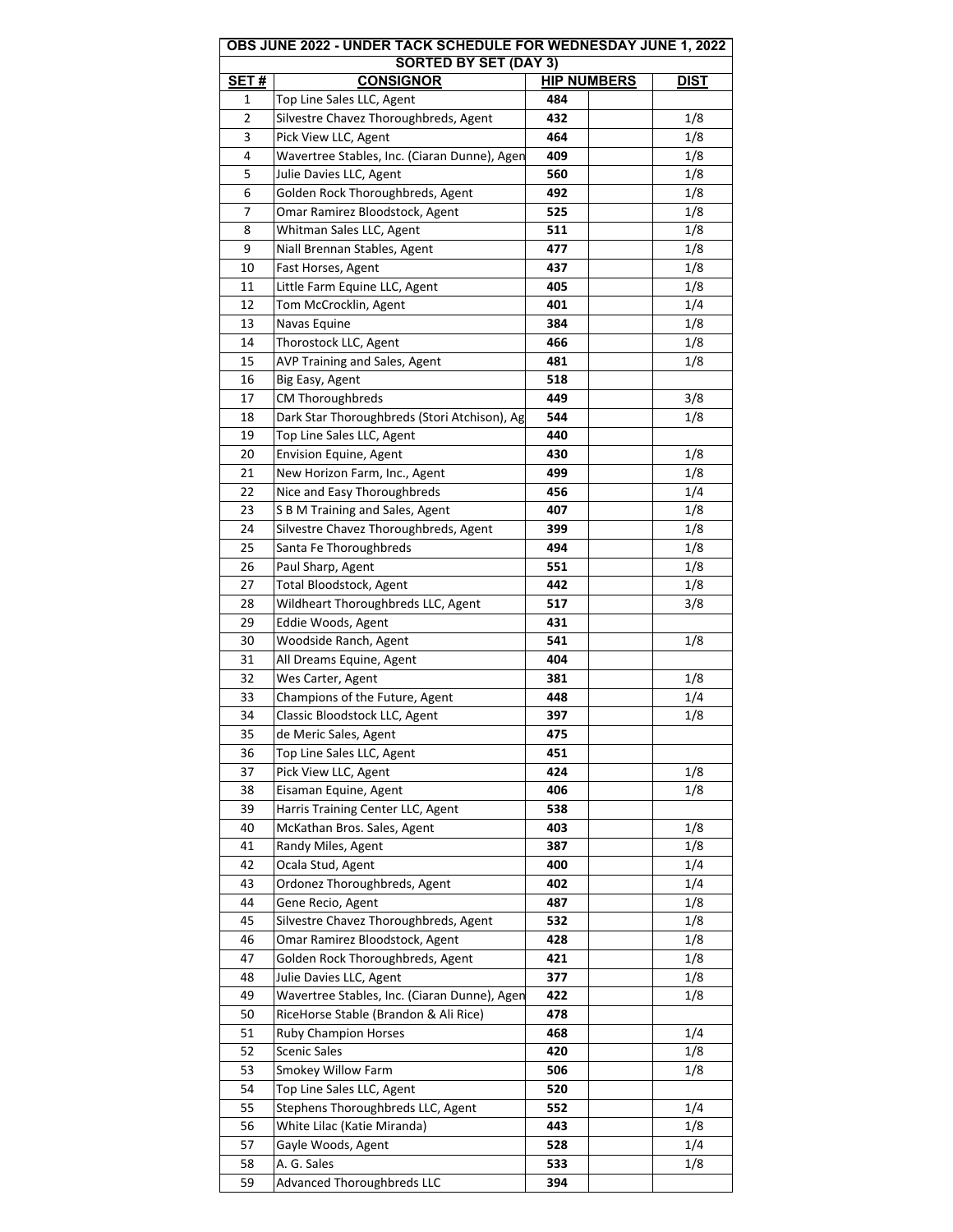|                              | OBS JUNE 2022 - UNDER TACK SCHEDULE FOR WEDNESDAY JUNE 1, 2022 |                    |             |  |  |
|------------------------------|----------------------------------------------------------------|--------------------|-------------|--|--|
| <b>SORTED BY SET (DAY 3)</b> |                                                                |                    |             |  |  |
| <b>SET#</b>                  | <b>CONSIGNOR</b>                                               | <b>HIP NUMBERS</b> | <b>DIST</b> |  |  |
| 60                           | Navas Equine                                                   | 390                | 1/8         |  |  |
| 61                           | Tom McCrocklin, Agent                                          | 473                | 1/4         |  |  |
| 62                           | Little Farm Equine LLC, Agent                                  | 398                | 1/8         |  |  |
| 63                           | Fast Horses, Agent                                             | 383                | 1/8         |  |  |
| 64                           | Niall Brennan Stables, Agent                                   | 500                | 1/4         |  |  |
| 65                           | Whitman Sales LLC, Agent                                       | 539                | 1/8         |  |  |
| 66                           | <b>Bird In Hand Stables</b>                                    | 410                | 1/8         |  |  |
| 67                           | Silvestre Chavez Thoroughbreds, Agent                          | 425                | 1/8         |  |  |
| 68                           | Blue River Bloodstock, Inc., Agent                             | 418                | 1/8         |  |  |
| 69                           | <b>Bold Arrow Thoroughbreds</b>                                | 548                | 1/4         |  |  |
| 70                           | Centofanti Thoroughbreds, Agent                                | 547                | 1/8         |  |  |
| 71                           | Top Line Sales LLC, Agent                                      | 469                |             |  |  |
| 72                           | Pick View LLC, Agent                                           | 472                | 1/8         |  |  |
| 73                           | Coastal Equine LLC (Jesse Hoppel), Agent                       | 388                | 1/8         |  |  |
| 74                           | Cortez Racing Stable, Agent                                    | 419                | 1/8         |  |  |
| 75                           |                                                                | 549                | 1/4         |  |  |
|                              | Cruzin' Thoroughbreds                                          |                    |             |  |  |
| 76                           | Davis Breaking and Training, Inc., Agent                       | 378                | 1/4         |  |  |
| 77                           | Peggy S. Dellheim LLC, Agent                                   | 543                | 1/4         |  |  |
| 78                           | Bobby Dodd, Agent                                              | 386                |             |  |  |
| 79                           | <b>Dynasty Thoroughbreds</b>                                   | 490                | 1/8         |  |  |
| 80                           | Foley Bloodstock                                               | 479                | 1/8         |  |  |
| 81                           | Golden Noguez, Agent                                           | 434                | 1/8         |  |  |
| 82                           | Grassroots Training & Sales LLC, Agent                         | 461                | 1/8         |  |  |
| 83                           | Halcyon Hammock Farm, Agent                                    | 559                |             |  |  |
| 84                           | Hartley / DeRenzo Thoroughbreds LLC                            | 553                | 1/8         |  |  |
| 85                           | Hidden Brook, Agent                                            | 455                | 1/8         |  |  |
| 86                           | <b>Horses Factory</b>                                          | 523                | 1/8         |  |  |
| 87                           | J V C Training and Sales, Agent                                | 439                | 1/8         |  |  |
| 88                           | Bobby Jones Equine LLC, Agent                                  | 435                | 1/8         |  |  |
| 89                           | Top Line Sales LLC, Agent                                      | 462                |             |  |  |
| 90                           | Silvestre Chavez Thoroughbreds, Agent                          | 415                | 1/8         |  |  |
| 91                           | Wavertree Stables, Inc. (Ciaran Dunne), Agen                   | 470                | 1/8         |  |  |
| 92                           | Julie Davies LLC, Agent                                        | 385                | 1/8         |  |  |
| 93                           | Golden Rock Thoroughbreds, Agent                               | 546                | 1/8         |  |  |
|                              | Omar Ramirez Bloodstock, Agent                                 |                    | 1/8         |  |  |
| 94                           | Nice and Easy Thoroughbreds                                    | 426<br>441         | 1/8         |  |  |
| 95                           |                                                                |                    |             |  |  |
| 96                           | New Horizon Farm, Inc., Agent                                  | 379                | 1/8         |  |  |
| 97                           | Envision Equine, Agent                                         | 395                | 1/8         |  |  |
| 98                           | Dark Star Thoroughbreds (Stori Atchison), Ag                   | 411                | 1/8         |  |  |
| 99                           | CM Thoroughbreds, Agent                                        | 474                | 1/8         |  |  |
| 100                          | Big Easy, Agent                                                | 389                |             |  |  |
| 101                          | <b>AVP Training and Sales</b>                                  | 497                | 1/8         |  |  |
| 102                          | Thorostock LLC                                                 | 417                | 1/8         |  |  |
| 103                          | Journeyman Bloodstock Services, Inc., Agent                    | 414                | 1/8         |  |  |
| 104                          | King of Kings                                                  | 536                | 1/4         |  |  |
| 105                          | Kings Equine, Agent                                            | 529                | 1/8         |  |  |
| 106                          | Top Line Sales LLC, Agent                                      | 453                |             |  |  |
| 107                          | Pick View LLC, Agent                                           | 483                | 1/8         |  |  |
| 108                          | Las Palmas Farm                                                | 486                | 1/8         |  |  |
| 109                          | Limitless Thoroughbred, Agent                                  | 452                | 1/8         |  |  |
| 110                          | Silvestre Chavez Thoroughbreds, Agent                          | 416                | 1/8         |  |  |
| 111                          | Lucan Bloodstock (Karl Keegan), Agent                          | 512                | 1/4         |  |  |
| 112                          | Whitman Sales LLC, Agent                                       | 561                | 1/8         |  |  |
| 113                          | Niall Brennan Stables, Agent                                   | 554                | 1/8         |  |  |
| 114                          | Fast Horses, Agent                                             | 471                | 1/8         |  |  |
| 115                          | Little Farm Equine LLC, Agent                                  | 429                | 1/8         |  |  |
| 116                          | Tom McCrocklin, Agent                                          | 491                | 1/4         |  |  |
| 117                          |                                                                | 526                |             |  |  |
|                              | Navas Equine                                                   |                    | 1/8         |  |  |
| 118                          | Mayberry Farm, Agent                                           | 509                | 1/8         |  |  |